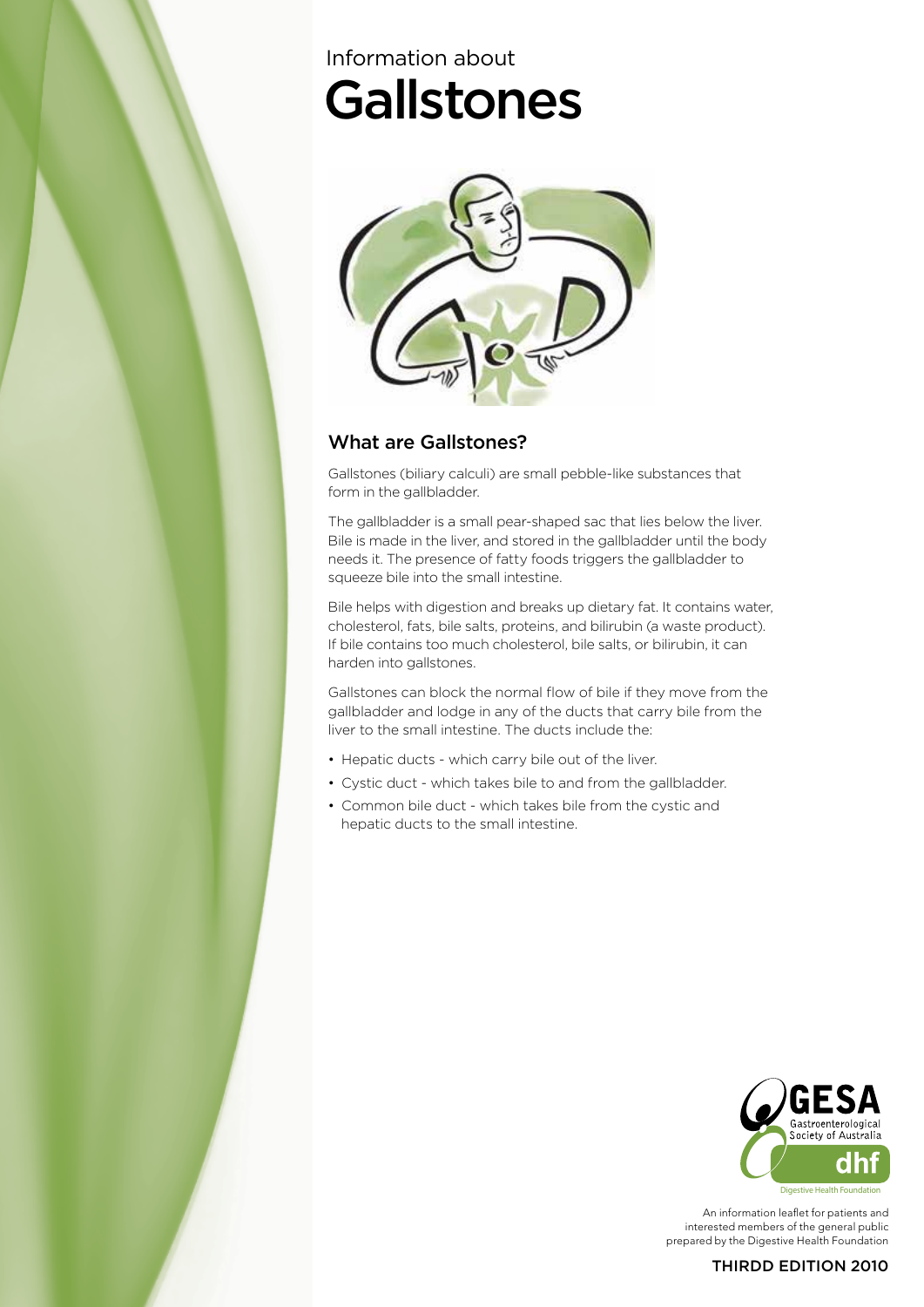## Why do Gallstones form?

There is no single cause of gallstones. Gallstones can be as small as a grain of sand or as large as a golf ball. The gallbladder can develop just one large stone, hundreds of tiny stones, or a combination of the two. The three types of gallstones are cholesterol stones, pigment stones and mixed stones.

#### **Cholesterol stones**

If the liver produces too much cholesterol, cholesterol crystals may form in bile and harden to become stones. Cholesterol stones can grow to significant sizes, large enough to block bile ducts.

#### **Pigment stones**

Numerous, small dark stones form because of changes in other bile components or because the gallbladder fails to empty normally.

#### **Mixed stones**

These are the most common type and tend to develop in batches. They are composed of cholesterol and salts.

Gallstones become more common with advancing age and can be found in up to 15% of people 50 years and over. They are more common in women than in men, in people who are overweight and in those with a family history of gallstones. People with diabetes, taking cholesterol lowering medicines or who lose a lot of weight quickly are also more at risk.

## What symptoms do Gallstones cause?

In most cases gallstones don't cause any problems, and 7 out of 10 people have no symptoms.

The most common symptoms include:

- Pain in the abdomen and back. Pain is generally infrequent but severe.
- Increase in abdominal pain after eating a fatty meal.

Most people with gallstones never have a serious complication. However, if stones are present for many years, about 1 in 10 people will develop jaundice (a yellow discolouration of the skin and whites of the eyes), pancreatitis or infections. Some of the specific complications relating to gallstones can include:

- **• Obstructive jaundice or cholestasis** A blockage of bile flow causes jaundice.
- **• Biliary colic** An obstruction of the cystic duct (the neck of the gallbladder) resulting in severe pain and fever. No inflammation is present.
- **• Cholecystitis** Inflammation of the gallbladder. A secondary infection may be present. Nausea and vomiting may also occur.
- **• Cholangitis** Inflammation of the bile duct. May occur if the bile ducts become blocked and subsequently infected with bacteria from the small intestine.
- **• Pancreatitis** Occasionally, stones at the lower end of the duct cause inflammation of the pancreas gland, a very painful condition.
- **• Gallstone ileus** Gallstones obstruct the small or large intestine.

These complications often require urgent treatment in hospital, but preventive surgery is rarely advisable.

Indigestion, fullness, nausea and fatty food intolerance are not due to gallstones, and won't be improved by surgery.



The most common symptom is episodes of moderate or severe pain in the upper abdomen or back.

## How are Gallstones diagnosed?

The first investigation is usually an ultrasound study, a painless and relatively simple test that is highly accurate in locating stones in the gallbladder.

Further investigation may be needed if complications occur, or if stones in the bile duct are thought likely. For example, ERCP (endoscopic retrograde cholangiopancreatography) may be needed to locate and remove bile duct stones. In ERCP, a flexible tube called an endoscope is passed through the oesophagus and stomach into the small bowel, dye is injected into the bile duct and then x-rays are taken.